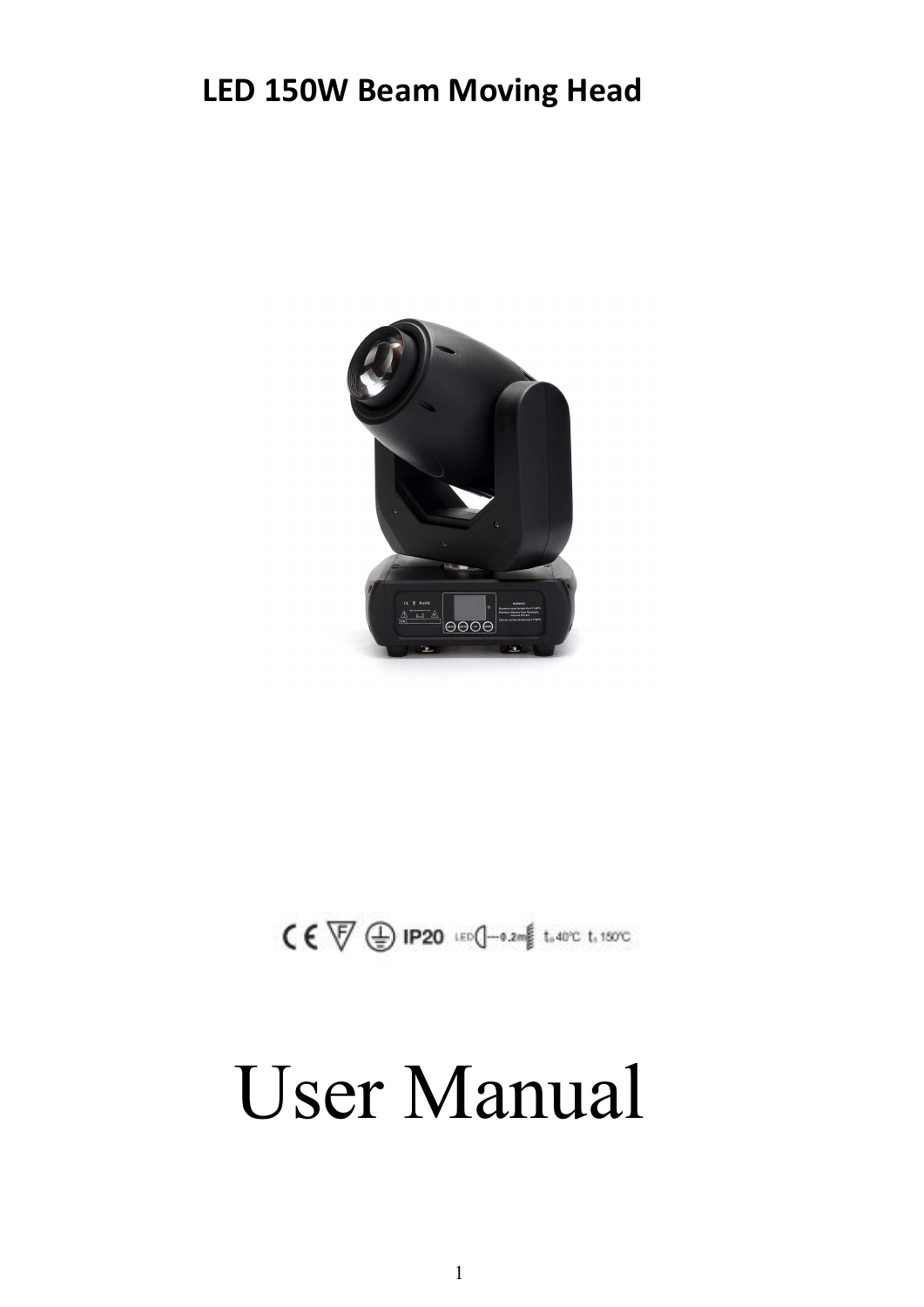# *1 SAFETY INSTRUCTIONS*



#### **CAUTION**

Becareful with your operations. With a dangerous voltage you cansuffer a dangerous electric shock when touching wires!

This device has left the factory in perfect condition. In order to maintain this condition and to ensure a safe operation, it is absolutely necessary for the user to follow the safety instructions and warning notes written in this user manual.



#### **IMPORTANT**

Damages caused by the disregard of this user manual are not subject to warranty. The dealer will not accept liability for any resulting defects or problems.

If the device has been exposed to temperature changes due to environmental changes, do not switch it on immediately. The arising condensation could damage the device.

Leave the device switched off until it has reached room temperature.

This device falls under protection-class I. Therefore it is essential that the device be earthed.

The electric connection must carry out by qualified person.

The device shall only be used with rate voltage and frequency.

Make sure that the available voltage is not higher than stated at the end of this manual.

Make sure the power cord is never crimped or damaged by sharp edges. If this would be the case, replacement of the cable must be done by an authorized dealer.

Always disconnect from the mains, when the device is not in use or before cleaning it. Only handle the power cord by the plug. Never pull out the plug by tugging the power cord.

During initial start-up some smoke or smell or smell may arise. This is a normal process and does not necessary mean that the device is defective, it should decrease gradually.

Please don't project the beam onto combustible substances.

Fixtures cannot be installed on combustible substances, keep more than 50cm distance with wall for smooth air flow, so there should be no shelter for fans and ventilation for heat radiation.

If the external flexible cable or cord of this luminaire is damaged, it shall be exclusively replaced bythe manufacturer of his service agent or a similar qualified person in order to avoid a hazard.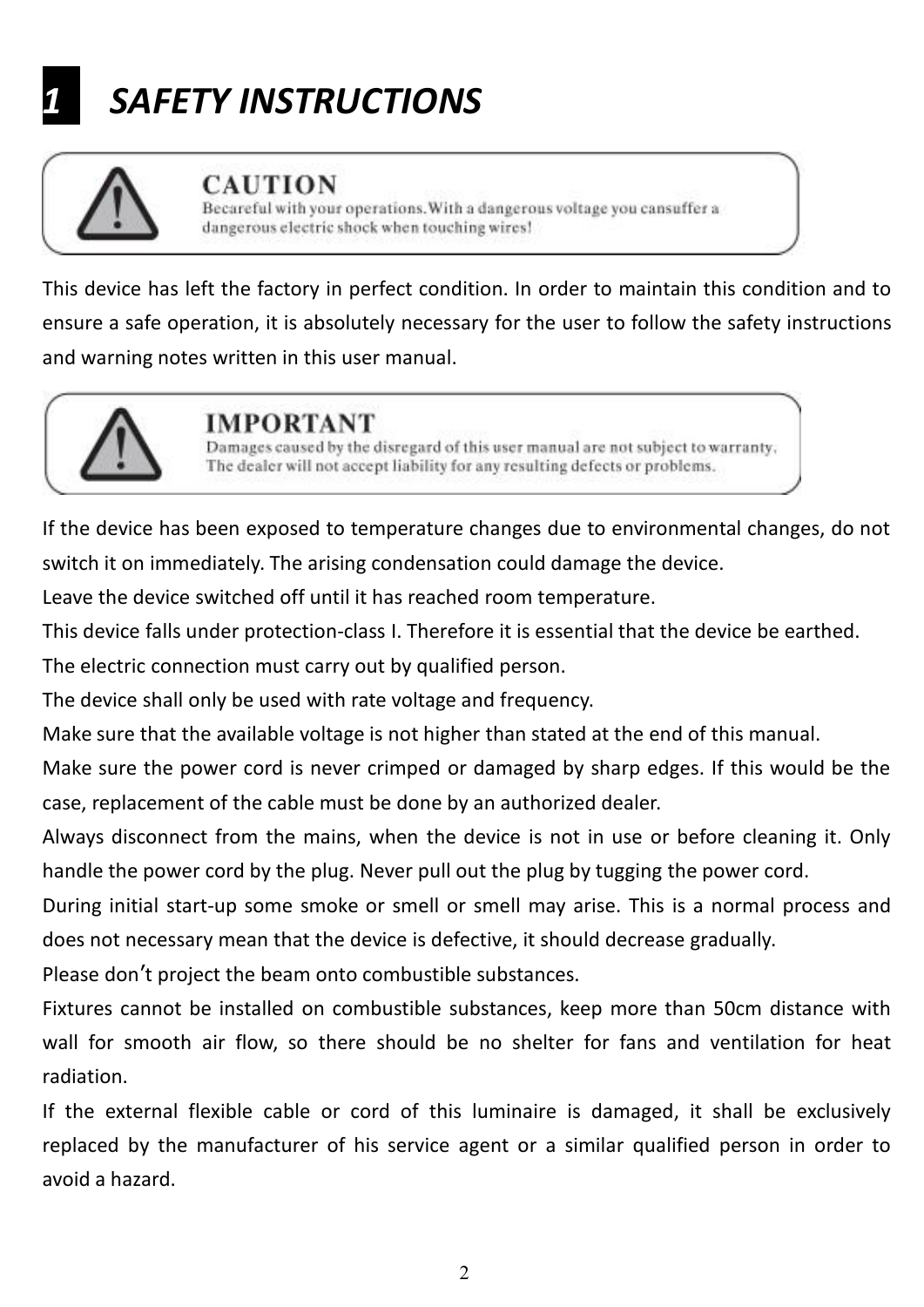# *2 UNPACKING*

Thank you for choosing our LED 150W moving head light. For your own safety, please read this manual before installing the device. This manual covers the important information on installation and applications. Please install and operate the fixture with following instructions. Meanwhile, please keep this manual well for future needs.

The LED 150W is made of a new type of high temperature strength of engineering plastic and cast aluminum casing with nice outlook. The fixture is designed and manufactured strictly following CE standards, complying with international standard DMX512 protocol. It's available independently controlled and linkable with each other for operation. And it is applicable for large-scale live performances, theater, studio, nightclubs and discos.

The 150W Moving head light which features high brightness and stability. Please carefully unpack it when you receive the fixture and check whether it is damaged during the transportation. And please check whether the following items are included inside the box:



| 2 Signal Cable |     |
|----------------|-----|
|                | 1PC |
| 3) Power Cable | 1PC |
| 4 Omega Clamp  | 1PC |
| 5 User Manual  | 1PC |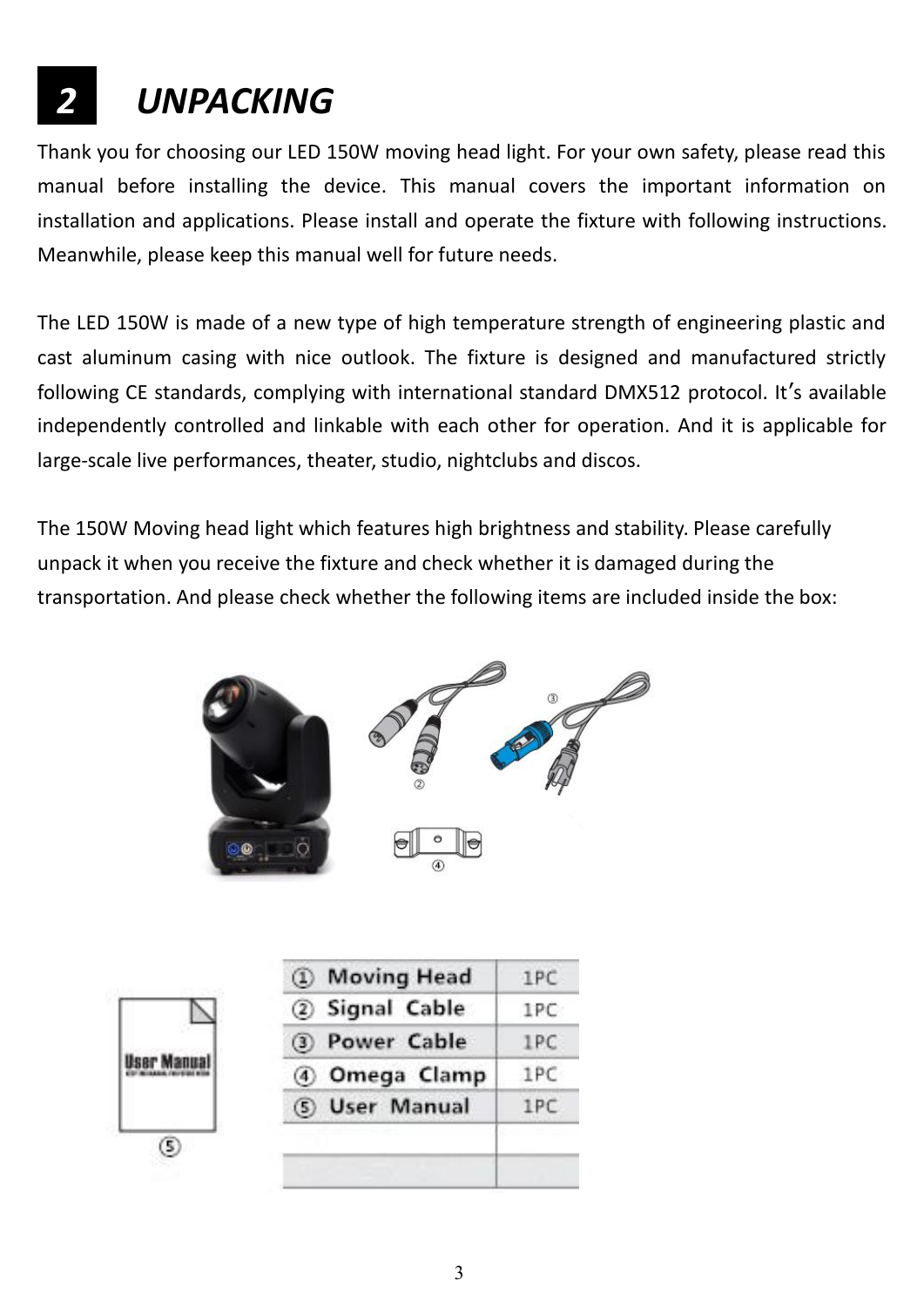### *3 FEATURES & SPECIFICATIONS*

#### **Features**

- 150W High Output White LED
- · 50,000 hours lifespan and low power consumption
- · Beam Angle 6°, Outstanding sharp BEAM effect and remarkable wash effect with pure color mixing and focus Function
- · High light output,14020LUX@5M at White light
- · Temperature protect function, when the internal temperature is up to 40° and then the fans begin to work, when the internal temperature is up to 70° and the brightness reduce half.
- · Color Wheel: 7 colors +white, rotation with variable direction and speed
- · 1 static Gobo Wheel: 8 gobos +white, wheel rotation and shake
- · 1 Rotate Gobo Wheel: 6 gobos +white, wheel rotation and shake
- · Prism: 8-facet Prism, bi-directionally rotatable at variable speeds
- High speed strobe effect with 1-25 flashers per second
- · Internal program available
- · 16/14/12/10 DMX Channels USITT DMX-512
- DMX 512, master-slave and sound activated controllable or auto operation
- Specific computer control software as optional
- · Colorful LCD display
- · Efficient low noise fan cooling system
- · POWERCON IN/OUT
- 3-pin XLR connectors IN/OUT
- Two 1/4 turn fastening Omega Clamps
- · IP 20 protection rating

#### **Specifications**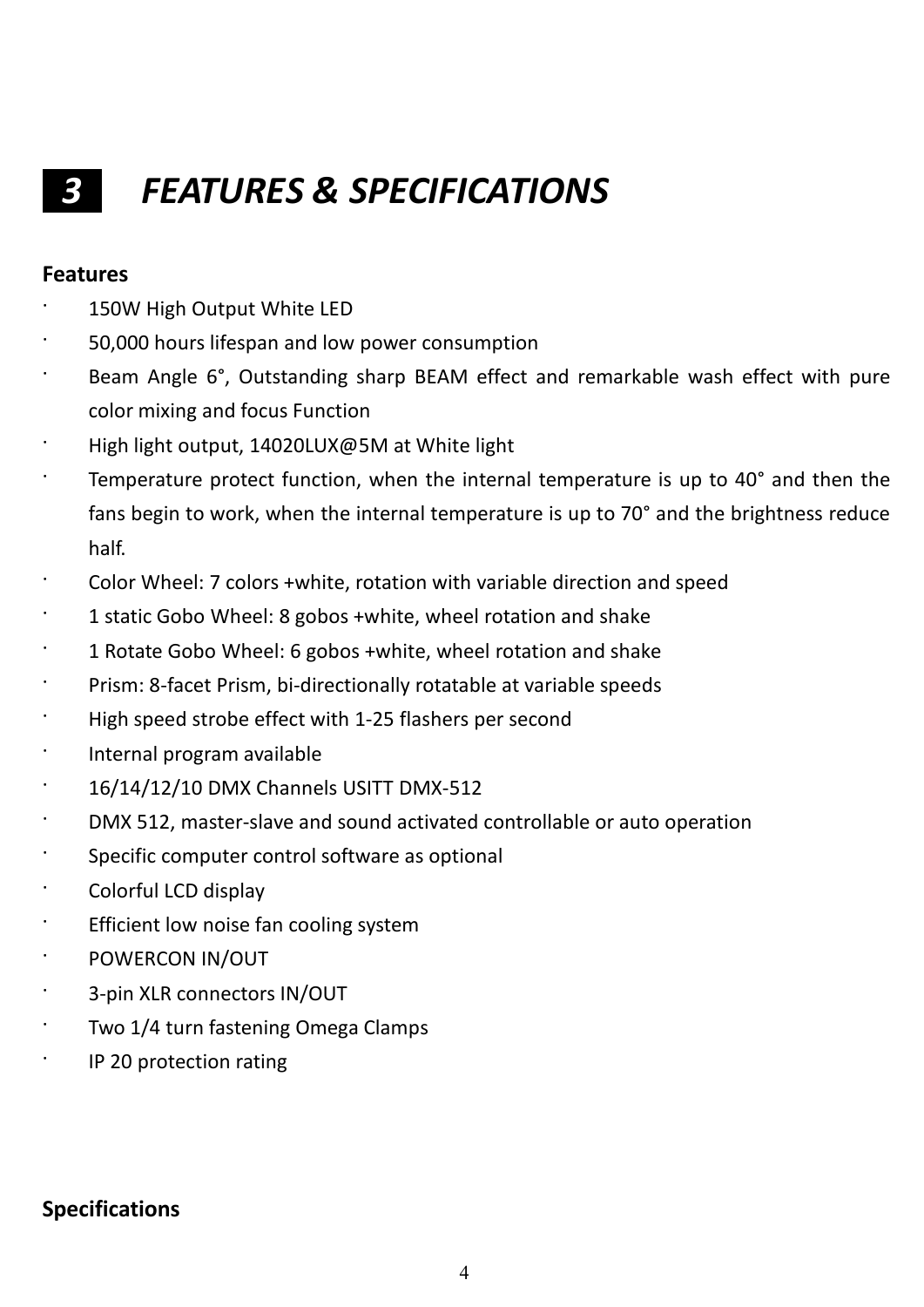Input Voltage: AC90-260V 50/60Hz Light Source: 150W High Output White LED Control Signal: DMX 512, master-slave and sound activated or auto operation Control Channel: 16/14/12/10 DMX Channels USITT DMX-512 Power Consumption: 250W Dimensions: 270(D)\*270(W)\*470(H)mm Packing Dimensions: 305(D)\*305(W)\*500(H)mm Net Weight: 10.6kg, Gross Weight: 12.6kg





*4 PHOTOMETRIC DATA*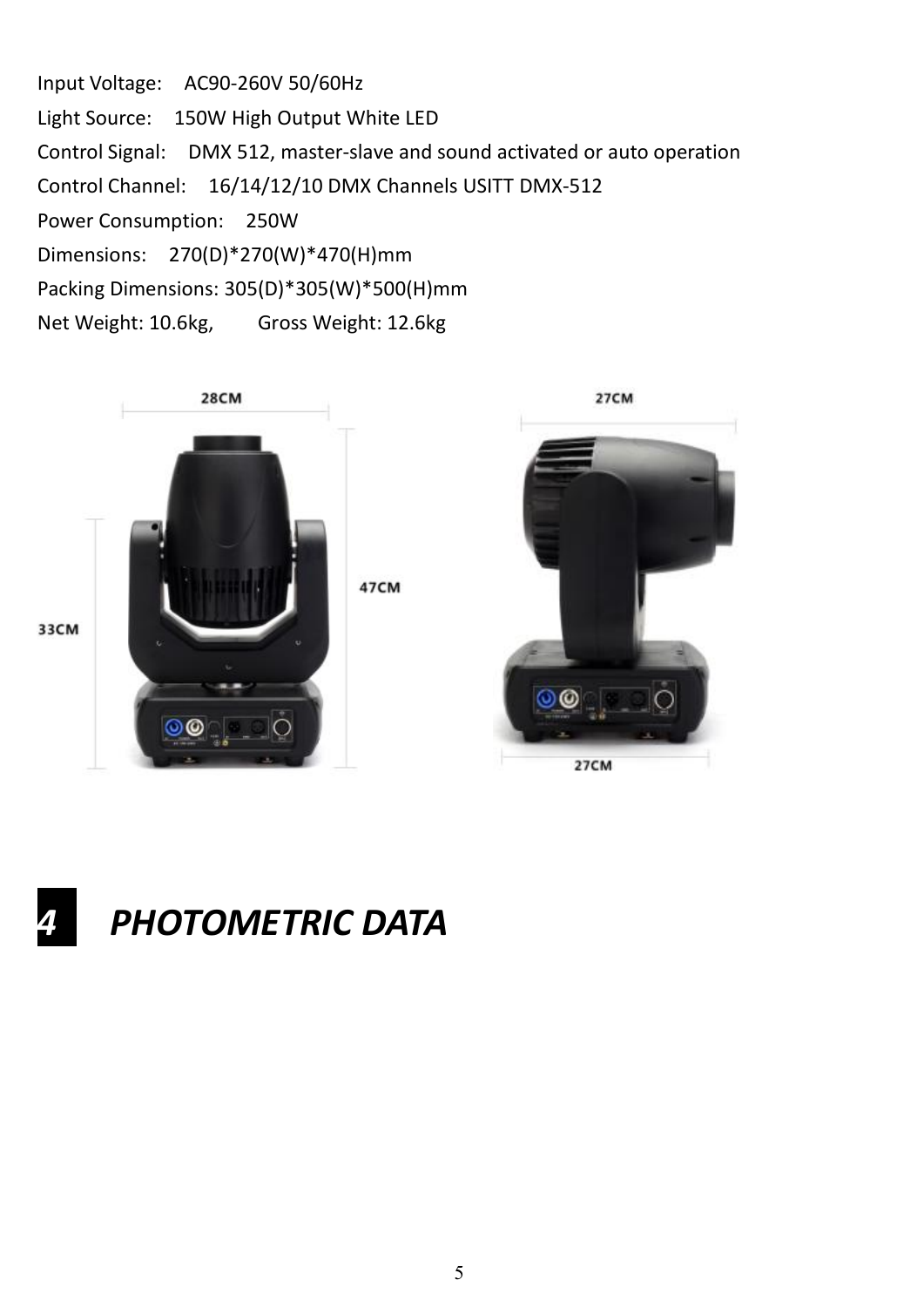

### *5 OPERATION INSTRUCTIONS*

- ∙ The moving head is for beam effect for on-site decoration purpose.
- Don't turn on the fixture if it's been through severe temperature difference like after transportation because it might damage the light due to the environment changes. So make sure to operate the fixture until it is in normal temperature.
- ∙ This light should be keep away from strong shaking during any transportation or movement.
- Don't pull up the light by only the head, or it might cause damages to the mechanical parts.
- ∙ Don't expose the fixture in overheat, moisture or environment with too much dust when installing it. And don't lay any power cables on the floor. Or it might cause electronics shock to the people.
- ∙ Make sure the installation place is in good safety condition before installing the fixture.
- ∙ Make sure to put the safety chain and check whether the screws are screwed properly when installing the fixture.
- ∙ Make sure the lens are in good condition. It's recommended to replace the units if there are any damages or severe scratch.
- ∙ Make sure the fixture is operated by qualified personnel who know the fixture before using.
- ∙ Keep the original packages if any second shipments is needed.
- ∙ Don't try to change the fixtures without any instruction by the manufacturer or the appointed repairing agencies.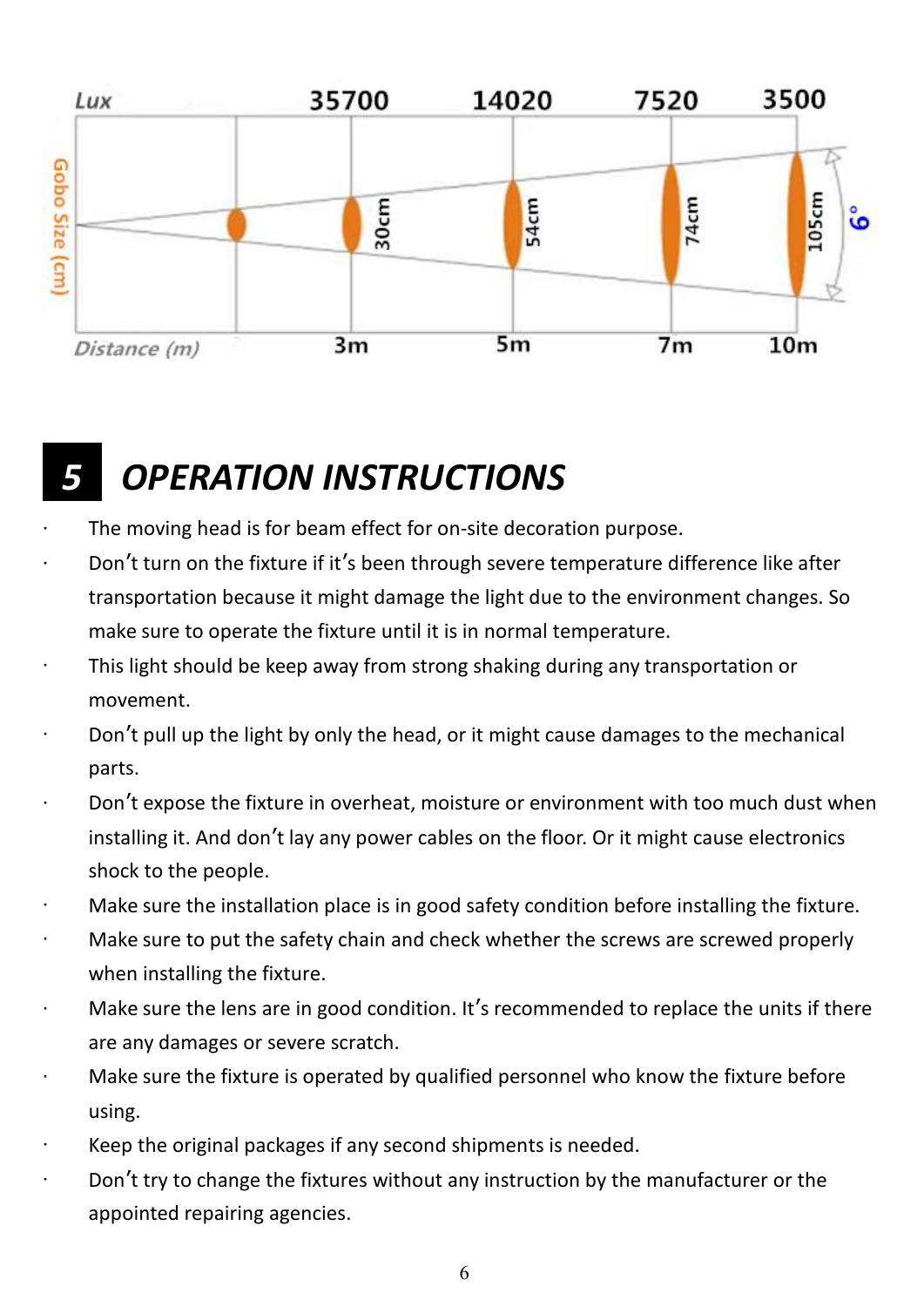∙ It is not in warranty range if there are any malfunctions from not following the user manual to operate or any illegal operation, like shock short circuit, electronic shock, lamp broke, etc.

### *6 INSTALLATIONS*

**Cautions:** For added protection mount the fixtures in areas outside walking paths, seating areas, or in areas were the fixture might be reached by unauthorized personnel.

Before mounting the fixture to any surface, make sure that the installation area can hold a minimum point load of 10 items the device's weight.

Fixture installation must always be secured with a secondary safety attachment, such as an appropriate safety cable.

Never stand directly below the device when mounting, removing, or servicing the fixture.

From a ceiling, or set on a flat level surface (see illustration below). Be sure this fixture is kept at least 0.5m (1.5ft) away from any flammable materials (decoration etc.).

Always use and install the supplied safety cable as a safety measure to prevent accidental damage and/or injury in the event the clamp fails.

**Mounting points:** Overhead mounting requires extensive experience, including amongst others calculating working load limits, a fine knowledge of the installation material being used, and periodic safety inspection of all installation material and the fixture. If you lack these qualifications, do not attempt the installation yourself. Improper installation can result in bodily injury.

Be sure to complete all rigging and installation procedures before connecting the main power cord to the appropriate wall outlet.

**Clamp Mounting:** The LED Moving Head provides a unique mounting bracket assembly that integrates the bottom of the base, and the safety cable rigging point in one unit (see the illustration below). When mounting this fixture to truss be sure to secure an appropriately

7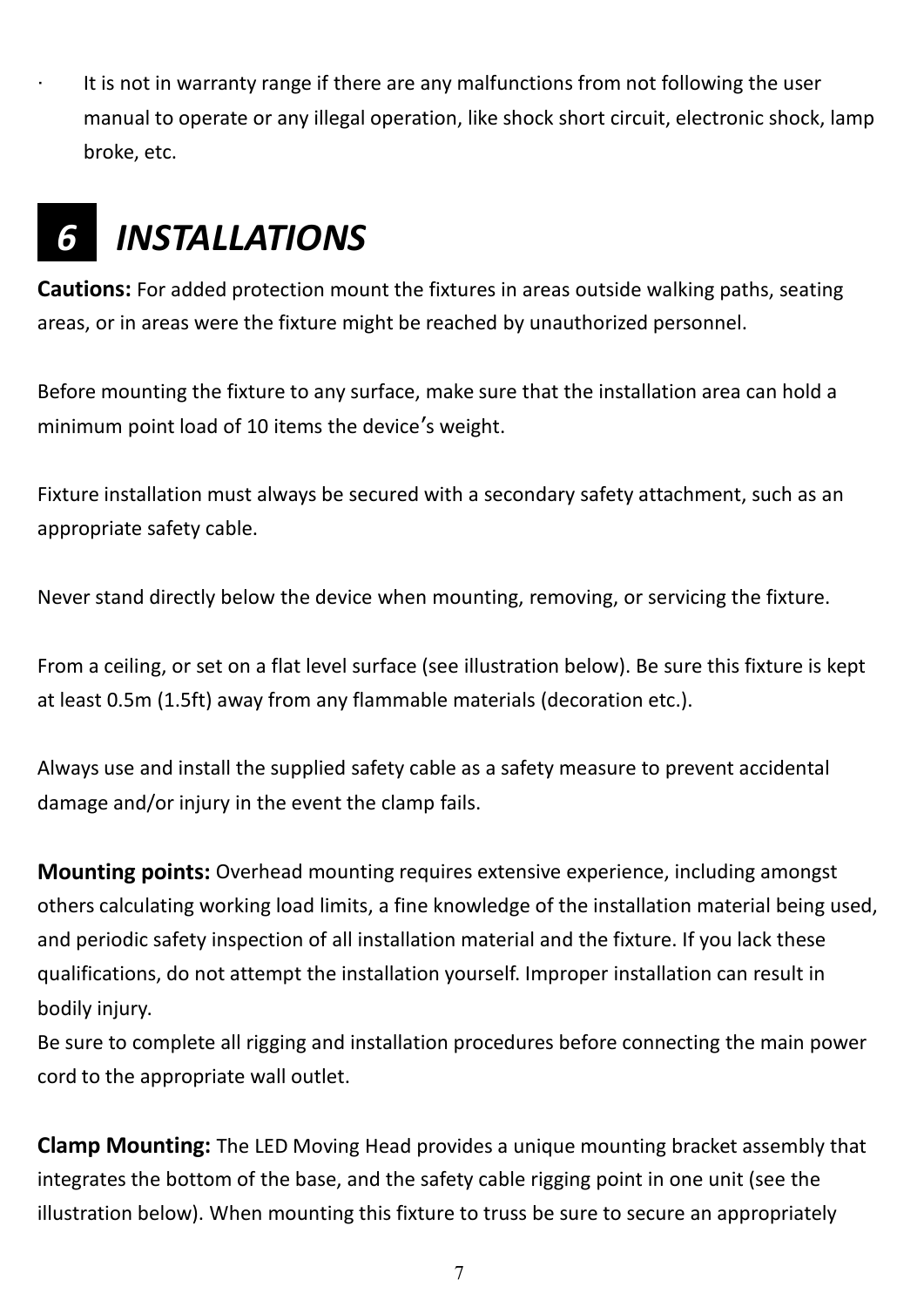rated clamp to the included omega bracket using a M10 screw fitted through the center hole of the "omega bracket". As an added safety measure be sure to attached at least one properly rated safety cable to the fixture using on of the safety cable rigging point integrated in the base assembly.



Regardless of the rigging option you choose for your LED Moving Head, always be sure to secure your fixture with a safety cable. The fixture providers a built-in rigging point for a safety cable on the hanging bracket as illustrated above. Be sure to only use the designated rigging point for the safety cable and never secure a safety cable to a carrying handle.

## **7** *DMX-512 CONTROL CONNECTIONS*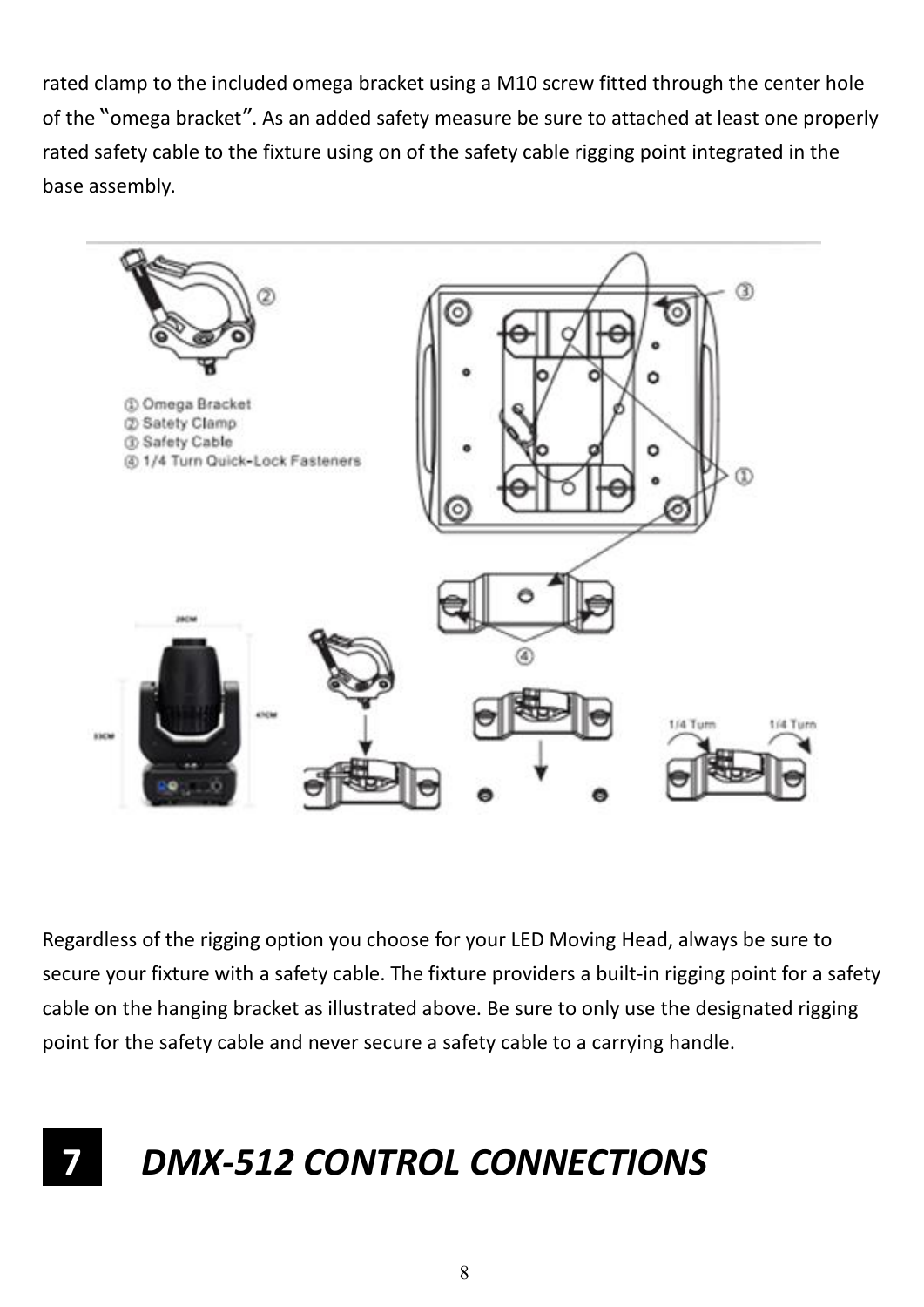Connect the provided XLR cable to the female 3-pin XLR output of your controller and the other side to the male 3-pin XLR input of the moving head. You can chain multiple moving head together through serial linking. The cable needed should be two core, screened cable with XLR input and output connectors. Please refer to the diagram below.



For installations where the DMX cable has to run a long distance or is in an electrically noisy enviroment, such as in a discotheque, it is recommended to use a DMX terminator. This helps in preventing corruption of the digital control signal by electrical noise. The DMX terminator is simply an XLR plug with a 120  $\Omega$  resistor connected between pins 2 and 3, which is then plugged into the output XLR socket of the last fixture in the chain. Please see illustrations



below. **Example 20** is the set of the set of the set of the set of the set of the set of the set of the set of the set of the set of the set of the set of the set of the set of the set of the set of the set of the set of t

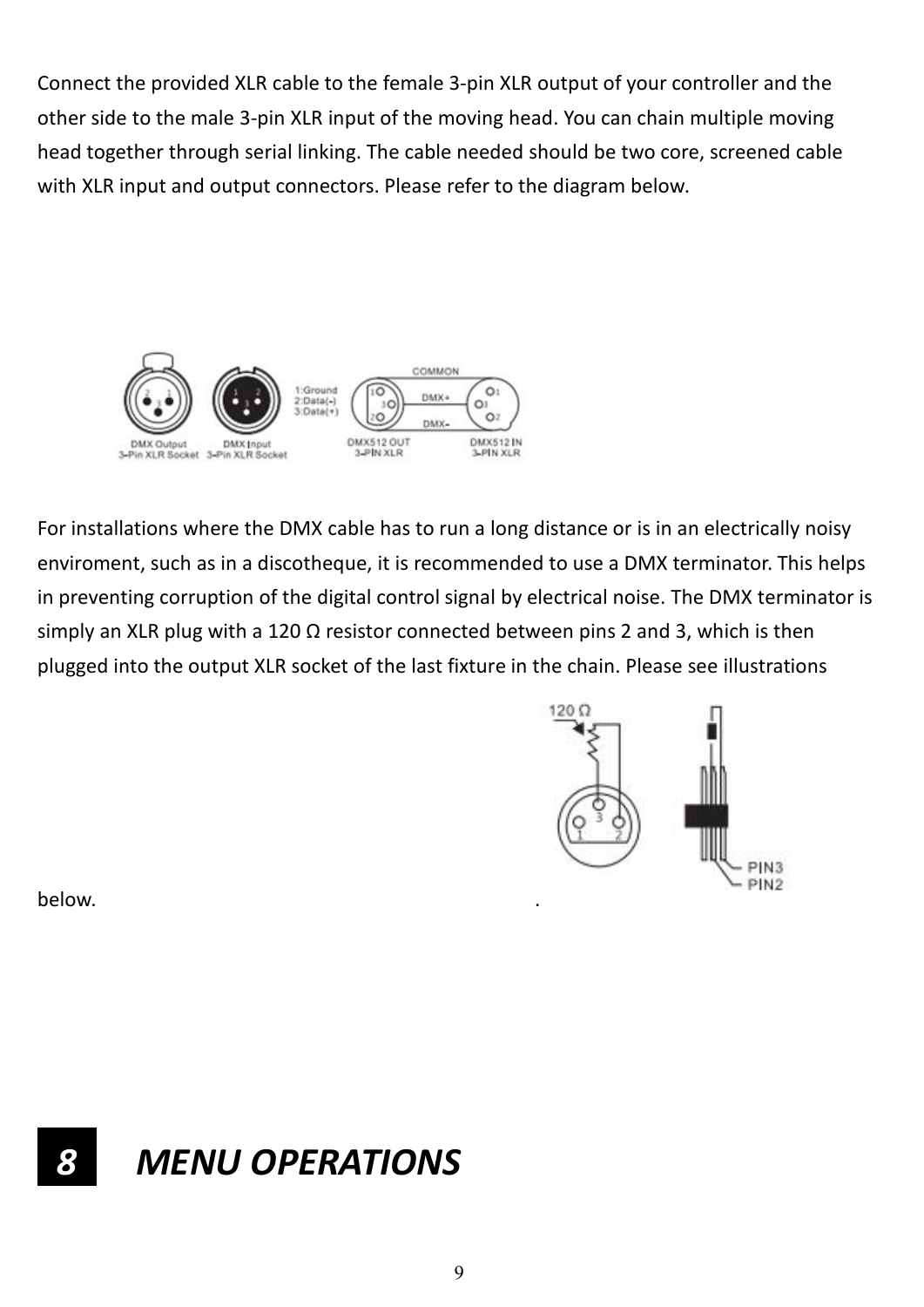

*MENU*

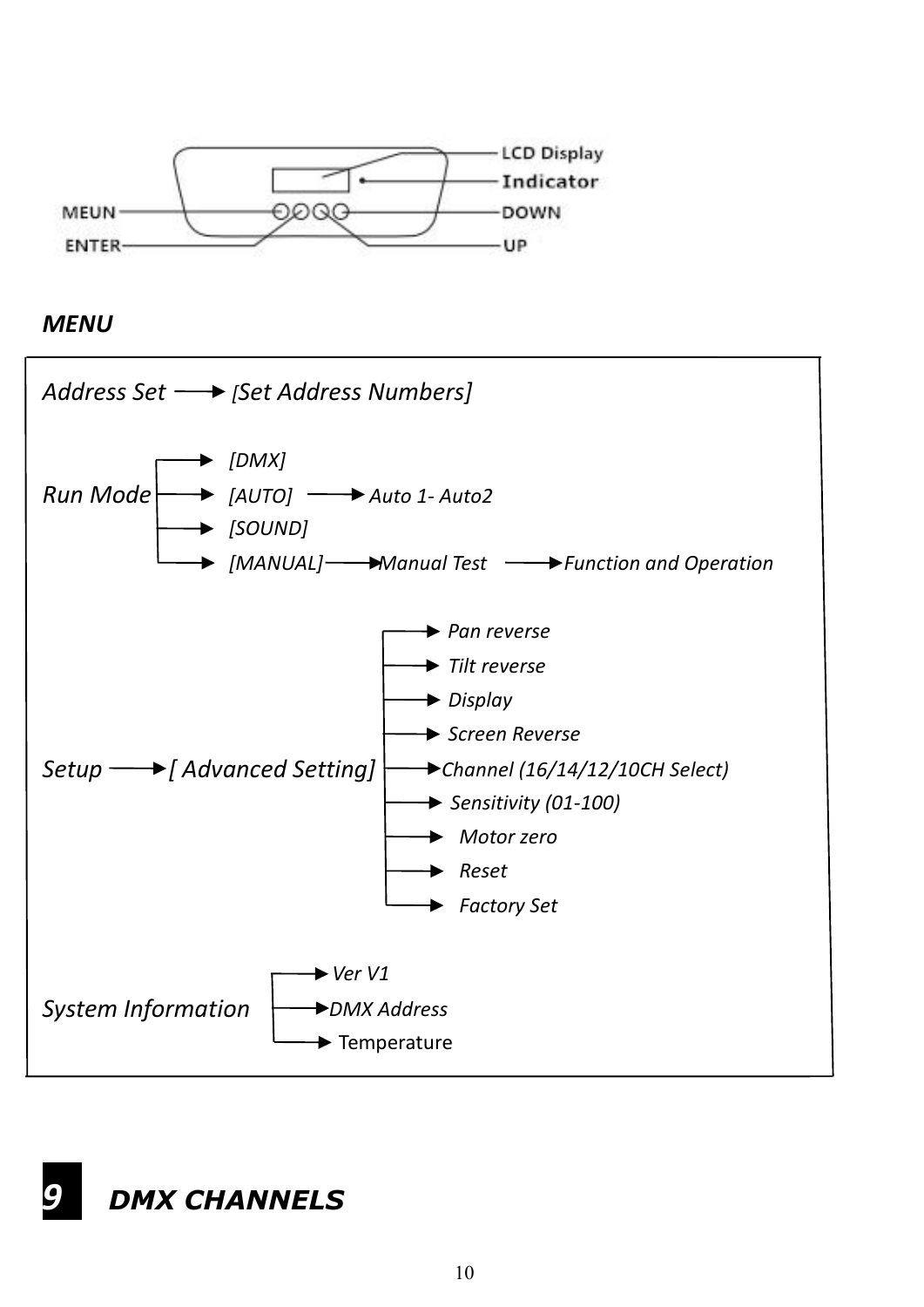*16/14/12/10/ channel mode sheet*

|                 |                 |                 |                 | CH10 CH12 14CH 16CH Function                           | <b>Channel</b><br>Value | <b>Discription</b>            |
|-----------------|-----------------|-----------------|-----------------|--------------------------------------------------------|-------------------------|-------------------------------|
| CH <sub>1</sub> | CH <sub>1</sub> | CH <sub>1</sub> | CH <sub>1</sub> | Pan                                                    | $0 - 255$               | $0 - 540^{\circ}$             |
|                 |                 | CH <sub>2</sub> | CH <sub>2</sub> | Pan fine                                               | $0 - 255$               | Pan Fine                      |
| CH <sub>2</sub> | CH <sub>2</sub> | CH3             | CH <sub>3</sub> | Tilt                                                   | $0 - 255$               | $0-270°$                      |
|                 |                 | CH <sub>4</sub> | CH <sub>4</sub> | Tilt Fine                                              | $0 - 255$               | Tilt Fine                     |
| ICH3            | CH <sub>3</sub> | CH5             | CH5             | X, Y speed                                             | $ 0 - 255 $             | From fast to slow             |
| CH <sub>4</sub> | CH4             | CH <sub>6</sub> | CH <sub>6</sub> | <b>LED Dimmer</b>                                      | $0 - 255$               | From dark to bright           |
|                 |                 |                 |                 |                                                        | $0 - 7$                 | Turn on                       |
| CH5             | CH <sub>5</sub> | CH7             | CH7             | LED Strobe                                             | $8 - 250$               | Strobe from slow to fast      |
|                 |                 |                 |                 |                                                        | 251-255                 | Turn on                       |
|                 |                 |                 |                 |                                                        | $0 - 15$                | White Light                   |
|                 |                 |                 |                 |                                                        | 16-31                   | Color 1                       |
|                 |                 |                 |                 |                                                        | 32-47                   | Color 2                       |
|                 |                 |                 |                 |                                                        | 48-63                   | Color 3                       |
|                 | CH <sub>6</sub> | CH <sub>8</sub> | CH <sub>8</sub> | color<br>7                                             | $+$ 64-79               | Color 4                       |
| CH <sub>6</sub> |                 |                 |                 | White                                                  | 80-95                   | Color 5                       |
|                 |                 |                 |                 |                                                        | 96-111                  | Color 6                       |
|                 |                 |                 |                 |                                                        | 112-127                 | Color 7                       |
|                 |                 |                 |                 |                                                        |                         | 128-191 CW from slow to fast  |
|                 |                 |                 |                 |                                                        |                         | 192-255 CCW from slow to fast |
|                 |                 |                 |                 |                                                        | $0 - 6$                 | Open                          |
| CH <sub>7</sub> | CH <sub>7</sub> | CH9             | CH <sub>9</sub> | $\vert$ 8 Static Gobos $\vert_{7\text{-}13}$<br>+White |                         | Gobo 1                        |
|                 |                 |                 |                 |                                                        | 14-20                   | Gobo 2                        |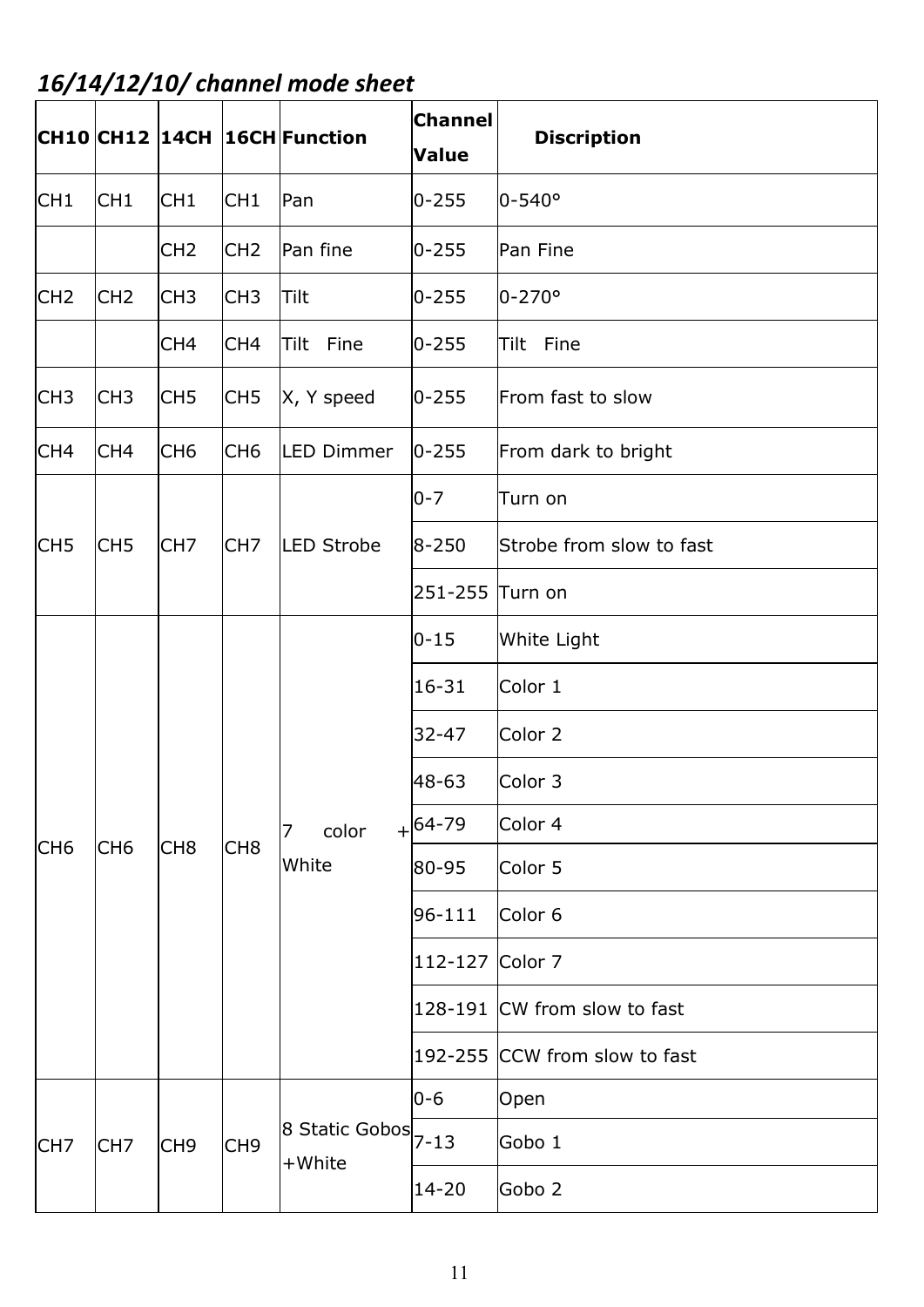|  |                 |  |                  |                                      | 21-27                                | Gobo 3                                       |
|--|-----------------|--|------------------|--------------------------------------|--------------------------------------|----------------------------------------------|
|  |                 |  |                  |                                      | 28-34                                | Gobo 4                                       |
|  |                 |  |                  |                                      | 35-41                                | Gobo 5                                       |
|  |                 |  |                  |                                      | 42-48                                | Gobo 6                                       |
|  |                 |  |                  |                                      | 49-55                                | Gobo 7                                       |
|  |                 |  |                  |                                      | 56-63                                | Gobo 8                                       |
|  |                 |  |                  |                                      | 64-70                                | Gobo 8 shake speed from slow to fast         |
|  |                 |  |                  |                                      | $71 - 77$                            | Gobo 7 shake speed from slow to fast         |
|  |                 |  |                  |                                      | 78-84                                | Gobo 6 shake speed from slow to fast         |
|  |                 |  |                  |                                      | 85-91                                | Gobo 5 shake speed from slow to fast         |
|  |                 |  | 92-98            | Gobo 4 shake speed from slow to fast |                                      |                                              |
|  |                 |  |                  | 99-105                               | Gobo 3 shake speed from slow to fast |                                              |
|  |                 |  |                  |                                      |                                      | 106-112 Gobo 2 shake speed from slow to fast |
|  |                 |  |                  |                                      |                                      | 113-119 Gobo 1 shake speed from slow to fast |
|  |                 |  |                  |                                      | 120-127 Open                         |                                              |
|  |                 |  |                  |                                      |                                      | 128-191 Gobo Rotate CW slow to fast          |
|  |                 |  |                  |                                      |                                      | 192-255 Gobo Rotate CCW slow to fast         |
|  | CH <sub>8</sub> |  | CH <sub>10</sub> | 6 rotation                           | $ 0 - 15 $                           | open                                         |
|  |                 |  |                  | gobos +White                         | $16 - 31$                            | Gobo1                                        |
|  |                 |  |                  | 32-47                                | Gobo <sub>2</sub>                    |                                              |
|  |                 |  |                  |                                      | 48-63                                | Gobo3                                        |
|  |                 |  |                  |                                      | 64-79                                | Gobo4                                        |
|  |                 |  |                  |                                      | 80-95                                | Gobo5                                        |
|  |                 |  |                  |                                      | 96-127                               | Gobo6                                        |
|  |                 |  |                  |                                      |                                      |                                              |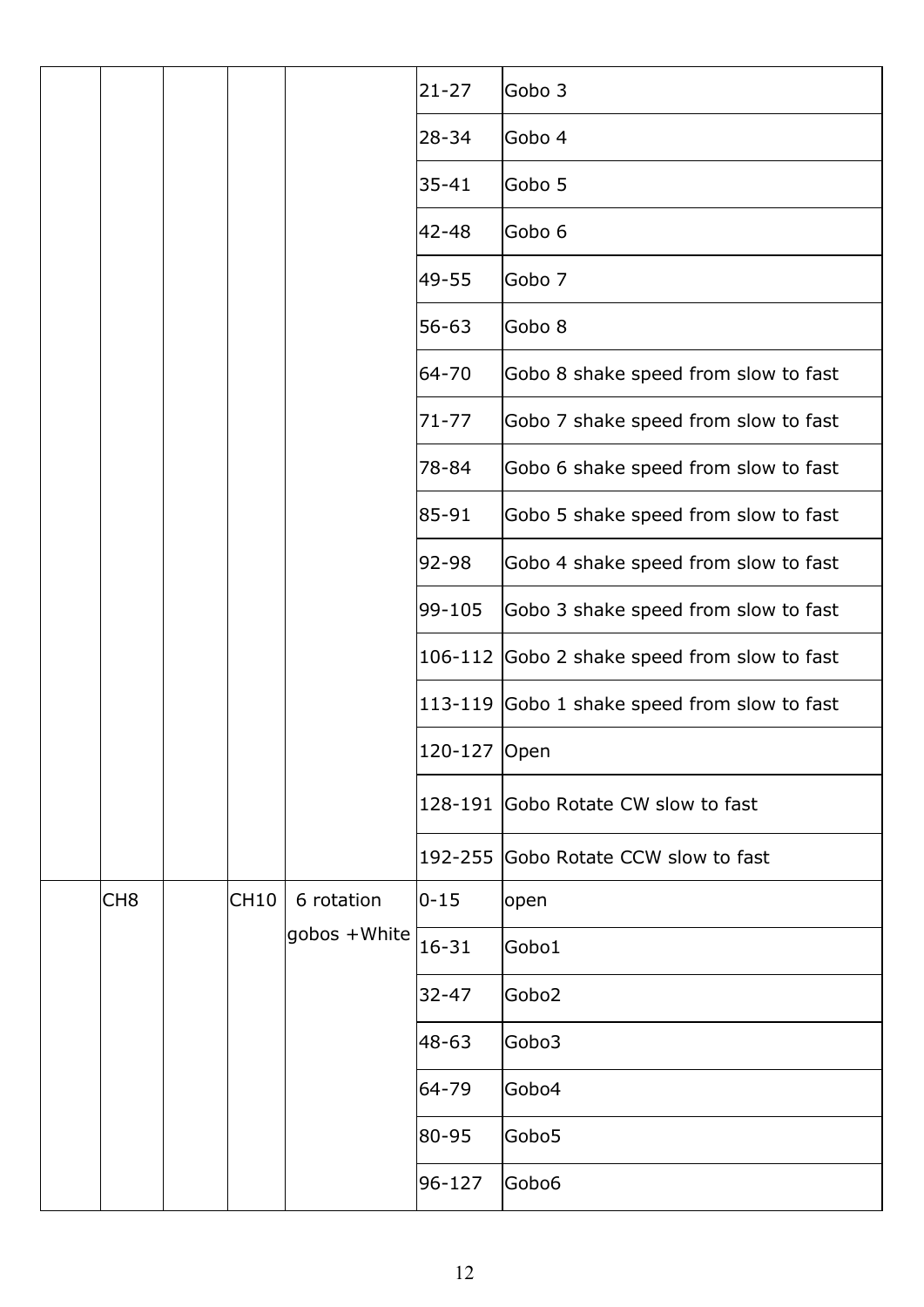|                 |      |                 |                        |                                                      | 128-191                     | Gobo Rotate CW slow to fast                |  |
|-----------------|------|-----------------|------------------------|------------------------------------------------------|-----------------------------|--------------------------------------------|--|
|                 |      |                 |                        |                                                      | 192-255                     | Gobo Rotate CCW slow to fast               |  |
|                 |      |                 |                        | $ 0 - 15 $                                           | open                        |                                            |  |
|                 |      |                 |                        |                                                      | 16-95                       | Gobo Fine 0-360                            |  |
|                 |      |                 |                        |                                                      | 96-135                      | Gobo Rotating 0-90                         |  |
|                 | CH9  |                 | CH11 Gobo Rotation     |                                                      | 136-155 Gobo Rotating 0-180 |                                            |  |
|                 |      |                 |                        |                                                      | 156-175 Gobo Rotating 0-720 |                                            |  |
|                 |      |                 |                        |                                                      | 176-215                     | Gobo self-rotating CW from slow to<br>fast |  |
|                 |      |                 | 216-255                | Gobo self-rotating CCW rotating from<br>slow to fast |                             |                                            |  |
| CH <sub>8</sub> | CH10 | CH10            |                        | CH12 Focus                                           | $0 - 255$                   | Gobo hazy to clear                         |  |
| CH <sub>9</sub> |      | CH11            | CH <sub>13</sub> Prism |                                                      | $ 0 - 63 $                  | Open                                       |  |
|                 | CH11 |                 |                        |                                                      | 64-255                      | Prism In                                   |  |
|                 |      |                 |                        | CH10 CH12 CH12 CH14 Prism Rotation 16-135            | $0 - 15$                    | Stop                                       |  |
|                 |      |                 |                        |                                                      |                             | Rotate CW slow > fast                      |  |
|                 |      |                 |                        |                                                      |                             | 136-255 Rotate CCW slow $>$ fast           |  |
|                 |      |                 |                        |                                                      | $0 - 7$                     | No action                                  |  |
|                 |      | CH13            | CH15                   | self-setting<br>Program                              | $8 - 131$                   | Auto mode                                  |  |
|                 |      |                 |                        |                                                      |                             | 132-255 Sound mode                         |  |
|                 |      |                 |                        |                                                      | $ 0 - 249 $                 | No function                                |  |
|                 |      | CH14 CH16 Reset |                        |                                                      | 250-253 Reset               |                                            |  |
|                 |      |                 |                        |                                                      |                             | 254-255 No function                        |  |
|                 |      |                 |                        |                                                      |                             |                                            |  |

### *10 MAINTENANCE AND CLEANING*

The following points have to be considered during the inspection: